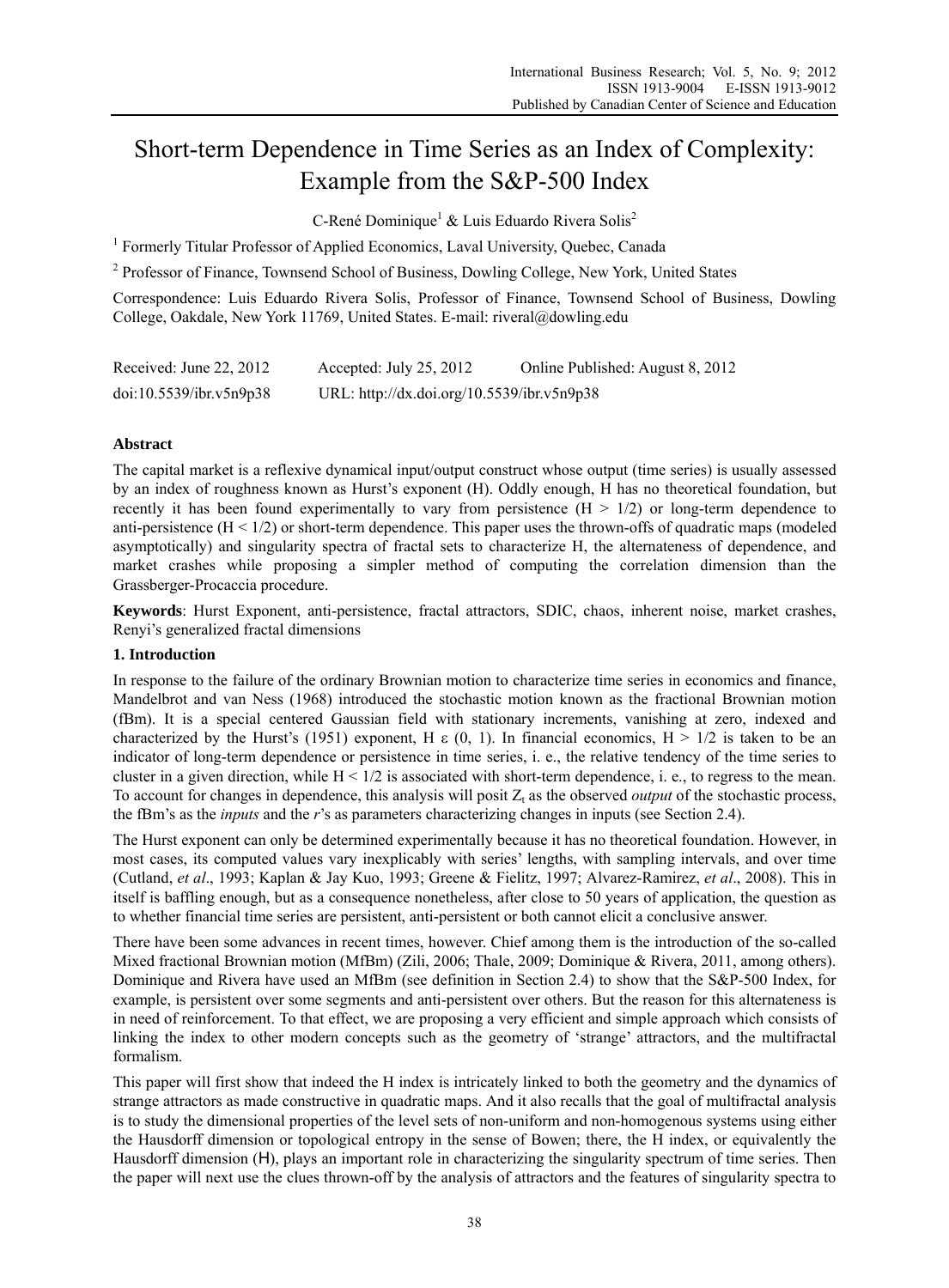establish the H index as a reliable index of complexity, de-fanging thus the notion of anti-persistence as well as the cause of the alternateness of persistence and anti-persistence.

## **2. The Index as a Discreet Characteristic of Strange Attractors**

There is ample evidence that the evolution of both economic and financial time series is governed by strange attractors (Invernizzi & Medio, 1991; Medio, 1992; Peters, 1991), but strangely enough, most studies of time series in these disciplines seem to omit that essential connection. This section will attempt to mitigate that omission. But for tractability and completeness, we first review a few basic concepts.

## *2.1 The Characteristics of Strange Attractors*

Let:  $g: E \to E$  be a diffeomorphism of a smooth Riemanian manifold  $E \subset \mathbb{R}^n$ ; let  $\phi_t$  (.) be the flow, and U (B) be a neighborhood of  $B \subset E$ . If  $\phi_t(.) \subset U(B)$  at time  $t \ge 0$  and  $\phi_t(.) \to B$  as  $t \to \infty$ , then B is a compact hyperbolic attractor for **g**. Bowen has shown that the evolution of the Lebesque measure in U (B) converges to the Bowen-Ruelle-Sinai measure as it describes the orbit distribution of points in U (B), which are typical with respect to the Lebesque measure. The distribution is not uniform, however. There exist zero volume regions of high and low densities of visits by different orbits. This is made explicit immediately below.

B is a *strange* invariant set if it contains a countable subset of periodic orbits of large periods (denoted  $\Gamma_p$ ), an uncountable subset of non-periodic orbits  $(\Gamma_{np})$ , and a dense orbit  $(\Gamma_d)$ . To simplify, these orbits are next labeled "stable", "unstable", and "dense". Furthermore, these orbits reside in B which consists of a multitude of branched and interleaved surfaces or subsets that do intersect. Trajectories  $(\Gamma)$ , on the other hand, do not intersect, but may move from one branched subset to another as they circulate.

Stable orbits are tangent to the direction of contraction. Unstable orbits are tangent to the direction of stretching. And a dense orbit is defined as:

*Definition 1: If C is a subset of B, C is said to be dense in B if for every point b*  $\epsilon$  *B and a*  $\delta$  *> 0, there is a point c*  $\mathcal{E} C$  such that  $\mathcal{P} - c \leq \delta$ ;

And:

*Definition 2: In the Eckmann-Ruelle' (1985) sense, if any two points*  $y_1, y_2 \in U(B)$  *at*  $t \ge 0$  *becomes exponentially distant as t*  $\rightarrow \infty$ , then sensitive dependence on initial conditions (SDIC) exists.

Thus, the presence of  $\Gamma_s$ ,  $\Gamma_u$ , establishes that B is a hyperbolic invariant set; the presence of  $\Gamma_s$ ,  $\Gamma_u$  and  $\Gamma_d$ establishes that B is *strange*. If additionally there is SDIC, then B is *chaotic.* Moreover, due to the loss of energy, the volume of U (B) shrinks, turning B into a multifaceted "thin" set that comprises all these interleaved subsets of points of zero volume (reminiscent of a Cantor point-set), depending on parameter values. The sections following will show that the subsets of points of zero volume that are visited by  $\Gamma$  depend on both the values of the parameters of **g,** and the number of equilibria at those parameter values. Put differently, parameter values represent different levels of reality.

To make this last assertion clearer, **g** is restricted to  $\mathbb{R}^3$  (where  $\Re$  stands for the real line) and rewritten as:

$$
\begin{cases}\n\dot{\mathbf{y}} = f(\mathbf{y}; a) \\
\int f^*(\mathbf{y}_0) = \{ \mathbf{y} \in E / \mathbf{y} = \phi_t(\mathbf{y}_0), t \ge 0 \} \\
\int f(\mathbf{y}_0) = \{ \mathbf{y} \in E / \mathbf{y} = \phi_t(\mathbf{y}_0), t \le 0 \} \n\end{cases}
$$
\n(1)

where the parameter  $a \in \mathfrak{R}$ ,  $\Gamma^+$  is a positive half trajectory or a stable orbit passing through  $\mathbf{y}_0$ ;  $\Gamma^-$  is a negative half-trajectory or an unstable orbit through  $y_0$  both defined by (1), such that  $\Gamma = \Gamma^+ \cup \Gamma$ , and  $y_0$  is any point in  $U(.)$ .

To distinguish between conservative and dissipative systems, it must be emphasized that (1) is a dissipative systems characterized by volume contraction. That is, if all orbits that cross U (B) do so in an inward direction, then B is positively invariant and its divergence is:

$$
div (f) = \sum_{i=1}^{\infty} \partial f_i (t)/\partial y_i < 0, \quad i = 1, 2, 3;
$$
 (2)

that is, div (**f**) is a strictly negative constant.

This implies that all orbits that begin in U (B) at time t will end up in some new image set of B (denoted  $\phi_r$  (B)) at time  $t + \tau$  under the transformation **f**. Integrating forward from all initial values in U (B) from t to  $t + \tau$  vields:

$$
\phi_{\tau} (\cdot) = y(t + \tau) = y(t) + \int_{t}^{t+\tau} f(y(t))/d\tau, \tag{3}
$$

where the integral is a vector with 3 components  $(f<sub>i</sub>)$ .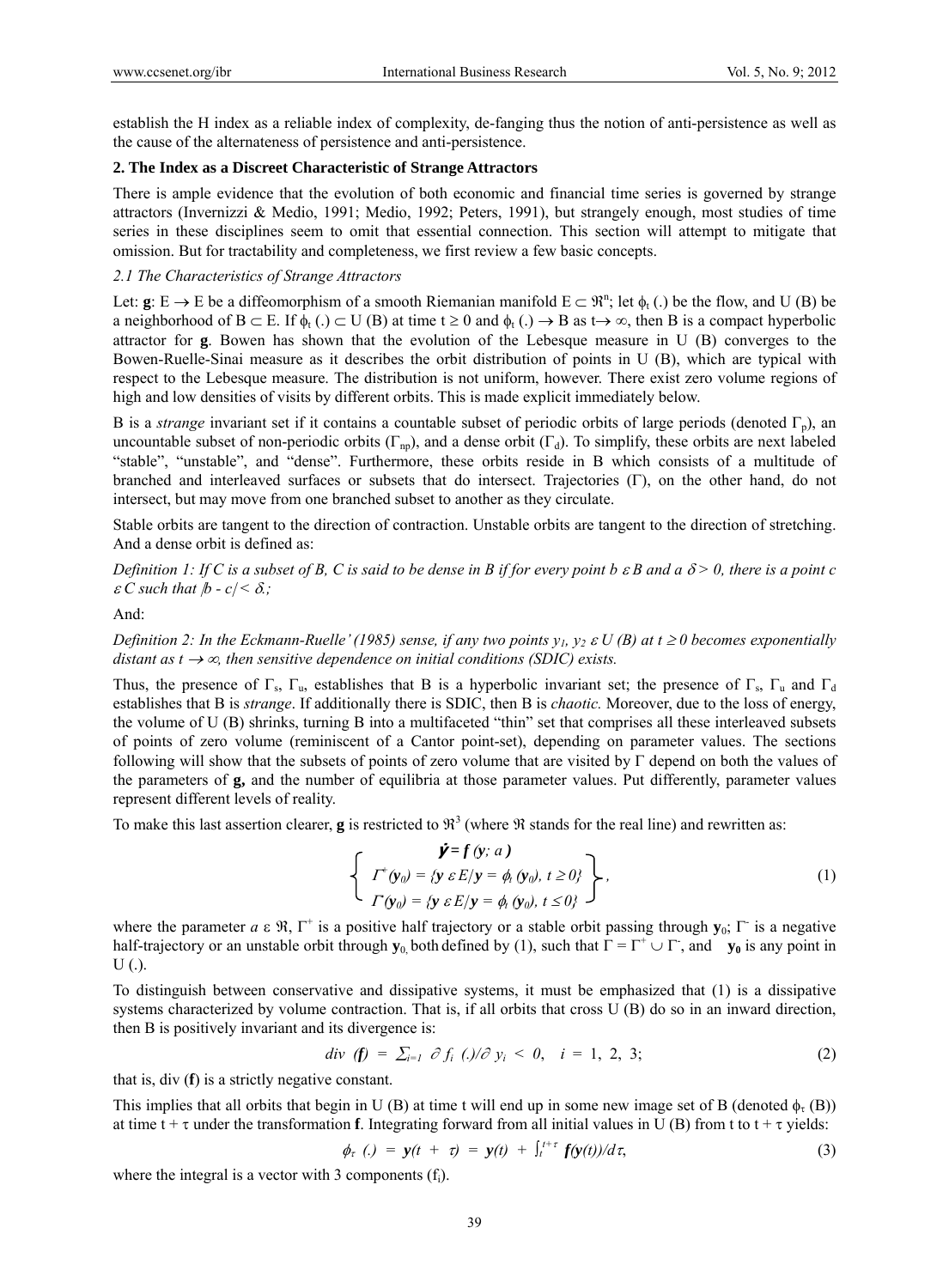Let V(t) be the volume of U (B) at time t, V(t +  $\tau$ ) be the volume of  $\phi_{\tau}$  (B) at t +  $\tau$ , and let  $D_{\tau}$  be the determinant of the Jacobian matrix  $\beta$  of the transformation  $\phi_{\tau}$  (.), where,

$$
D_{\tau} = \det \; \partial \; \phi_{\tau} \; (y(t))/\partial(y(t)) \tag{4}
$$

It can then be shown, after some extensive manipulation of which the reader is spared, that:

$$
V(t + \tau) = \int \int \int_{\beta} D_{\tau} dy_1 dy_2 dy_3, \qquad (5)
$$

where  $\beta$  is the Jacobian matrix of **f** evaluated at **y** (t). After differentiating (5), we have:

$$
dV(t)/dt = \lim_{\tau \to 0} dV(t + \tau)/d\tau = \iiint_{\beta} Tr(\beta) dy_1 dy dy_3
$$
 (6)

$$
= \int \int \int_{\beta} div(f) \, dy_1 \, dy_2 \, dy_3
$$

Since div( $f$ ) < 0, it follows that  $dV/dt = div(f)$ .  $V < 0$ , as V is similar to a Lyapunov function. Integrating, we have:

$$
V(t) = m e^{div(f)t}, where m is a positive constant. \t(7)
$$

Obviously, volume shrinks to zero, and all orbits reside in B, the attractor. It should also be noted that the "thin" set in  $\mathfrak{R}^3$  is not a single point or a closed orbit. As remarked above, subsets of points of zero volume ( $\Gamma_s$ ,  $\Gamma_u$ ,  $\Gamma_d$ ) will appear as the parameter *a* is varied. Additionally, in the social sciences, such as economics and finance, the attractor contains a subset of inherent noise,  $\Gamma_{\rm n}$ , which cannot be filtered out since it is due to the incompleteness of information sets of traders at the instant of exchange. The observed output of  $f$  (henceforth,  $Z_t$ ), as a reflexive dynamical process, can be filtered for white noise and measurement errors, but the noisy subset  $\Gamma_n$  cannot. Obviously, incomplete information leaves room for false signaling or even price manipulation by big traders, which becomes pathological when the attractor becomes strange, as we will explain shortly. For the time being, however, let us say that all is not lost. As alluded to above, *B is a collection of branched and interleaved zero volume subsets that are visited by different orbits depending on parameter values, but the impacts of*  $\Gamma_n$  are *restricted to specific values of the parameter.* The branched and interleaved attractor may also be written as  $\bar{B}$  =  $\cap$ <sub> $\tau \ge 0$ </sub> ( $\phi_{\tau}$  (B)). To make this last assertion constructive, we now turn to the quadratic map.

#### *2.2 The H Exponent as a Measure of Complexity*

Quadratic maps are well-studied prototypical strange attractors in  $(0, 1) \rightarrow (0, 1)$  that happen to characterize the universal law of growth. *Ex hypothesi*, their thrown-offs should effectively characterize H as well.

Suppose that the future size of a growing entity  $(y_{n+1})$  is a linear function of its actual size  $(y_n)$ . That is:  $y_{n+1} = a$  $y_n$ , where  $a > 1$  is a growth factor. This is obviously not a realistic growth model as nature forbids outcomes such as  $y_n \rightarrow \infty$  by imposing an inverse relationship between the actual growth factor [*a* (1 –y<sub>n</sub>)] and the size of the growing variable  $(y_n)$ . Substitution gives:

$$
y_{n+1} = f(y) = a (1 - y_n) y_n, \text{ where } a \in (0, 4), y \in (0, 1)
$$
 (8)

Thus, as y approaches a limiting value (in this case 100 percent or 1.0 on the unit interval), the growth factor falls to zero as shown in (8). That equation is the well-studied logistic parabola, a recursive form of the J-F. Verhult's (1804-1845) equation that has become the work-horse in non-linear analyses in many fields. Denoting «y» and y<sup>\*</sup> as the mean and the equilibrium size of the variable, respectively, we have «y» = 1/2, y<sup>\*</sup> = 0 for  $a \leq$ 1, and  $y^* = [(a-1)/a]$  for  $a > 1$ . The derivative of (8) is  $f'(y) = a(1-2y^*) = a$  for  $y^* = 0$  or  $(2-a)$  for  $y^* \ne 0$  at other fixed-points. Fixed-points are stable if  $f'(.) = a(1-2y) \varepsilon [-1, 1)$ ; of particular interest is  $|f'(.)| = 0$ , which represents a super-stable equilibrium.

Experimental work carried by Los (2000) shows that H varies from  $\approx 0.98$  to almost zero over the span of *a*. For our purpose, however, the span of *a* can be divided into 3 specific zones:

I- 
$$
1 < a < [1 + (6)^{1/2}] \rightarrow (\Gamma - 2^0, \Gamma - 2^1, \Gamma - 2^2) \rightarrow f(.)
$$
 is in a persistent regime (H = 0.92) or monofractality;

II-  $[1 + [(6)^{1/2}] < a < 1 + (8.0738)^{1/2}] \rightarrow \Gamma \cdot 2^k$ ,  $\Gamma \cdot 3x2^k$ ,  $k = 2, 3, 4, \ldots \rightarrow f$ . is anti-persistent or a multifractal;

III-  $[1 + (8.0738)^{1/2}]$  <  $a \le 4 \rightarrow$  is the chaotic region according to Definition 2,  $f(.)$  is again persistent.

In general, at  $1 < a \le 3$ , only fixed-point orbits of period 1 exist and are visited, but at exactly  $a = 3$ , the fixed point becomes marginally stable. At  $a = 3.14$  or there about,  $\Gamma^+$  jumps to  $\Gamma^-$  until  $a = 3.23$  where it jumps back to  $\overline{\Gamma}^+$  again, producing two equilibria: y\* = 0.500, and y\* = 0.809... At that point, the orbit travels 0.309 in one direction, but another leave is added in the other direction. At  $a = 3.34$ , the orbit jumps to the unstable manifold again until  $a = 3.498561$  where 4 equilibria result; the orbit must now travel a distance equal to  $0.874 - 0.383 =$ 0.491.... and more leaves are added. Clearly, the size of B has increased and continues on increasing until  $a =$ 3.84, but with a bust of persistence at  $a = 3.75$  due to the appearance of a stable orbit. Between  $3 < a \le 3.569446$ ,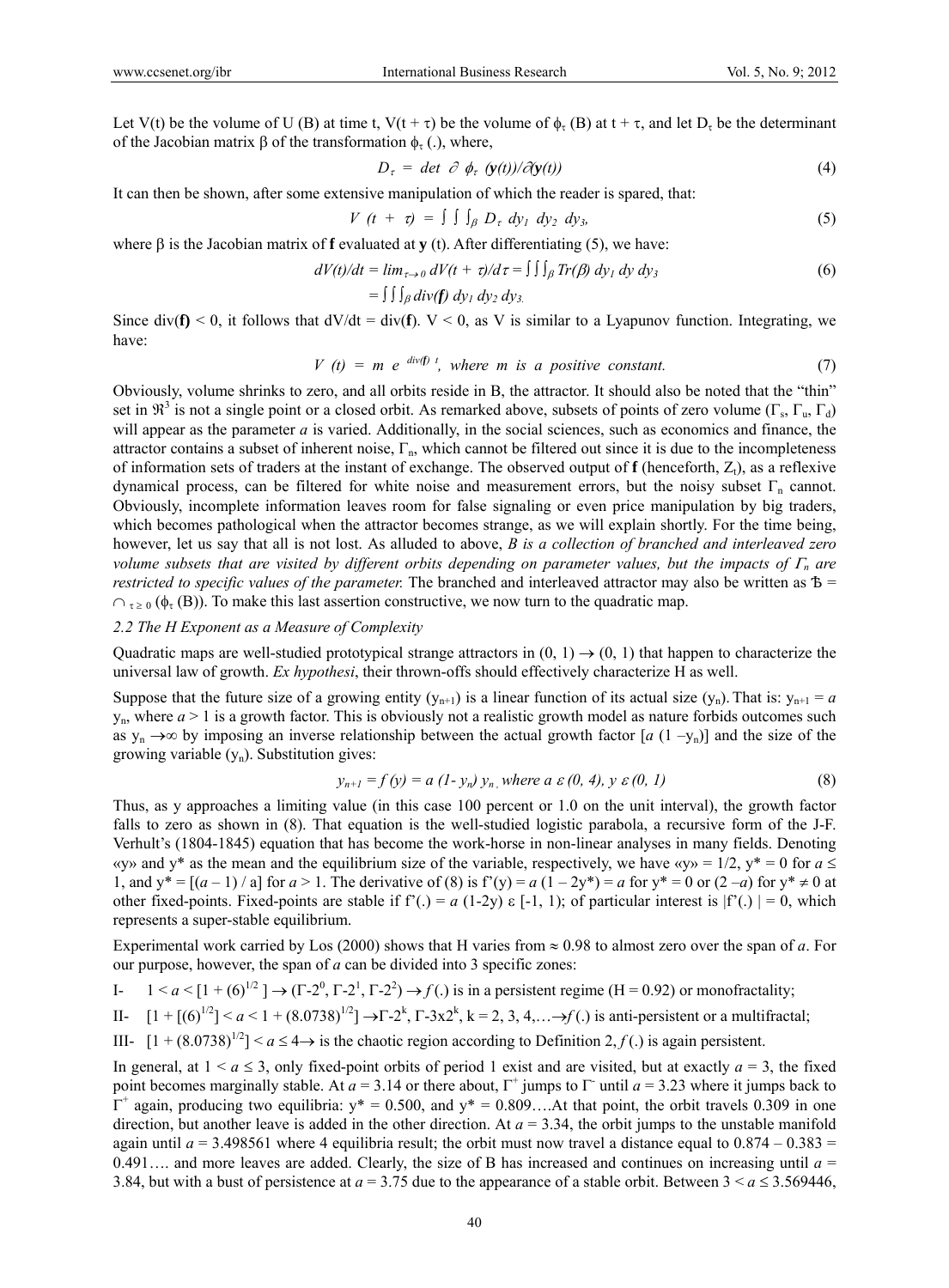equilibrium points will be visited by orbits of periods  $2^k$ ,  $k = 1, 2, 4, 8$ , etc. And 3.569446... <  $a \le 4$ , known as the "chaotic regime" (different from the chaotic region), there exist an infinity of equilibrium points to be visited; in fact, at  $a = 3.569446...$ , denoted  $a<sub>x</sub>$ , the motion of f(.) is aperiodic, comprising a Cantor point-set of infinitely many values of y that never repeat. And within the chaotic regime, up to the period 3 window (according to Li and Yorke (1975)), there exist an infinite number of *a* values for which motion is stable and unstable. Within the period-3 window, there are 3 chaotic intervals followed by renewed period doubling, but orbits are of period  $3x2^k$ ,  $k = 1, 2, 3,...$  For example, just before reaching the period-3 window, intermittent period-3 pulses will be observed. Inside the window, there are 6 fixed-points by virtue of the up and down movements of the hills and valleys of the third iterate; 3 are stable and 3 are unstable. But once period-3 cycles appear, there will be cycles of all orders, some will be stable, others will not. Beyond the period-3 window, but up to  $a = 4$ , there is SDIC; therefore, motion is chaotic in the sense of Definition 2. Even though orbits are mostly chaotic and unstable in that interval, there are however a few stable orbits depending on values of *a*. And at  $a = 4$ , there is a countable number of periodic cycles, an uncountable number of aperiodic ones, and a dense orbit.

What Los' analysis reveals is that the process is anti-persistent in zone II, and persistent elsewhere. Using the Hausdorff measure, Figure 1 reveals a similar story. The process is anti-persistent from the second bifurcation to the end of period-3 window; that is, over the interval:  $3.498561... < a < 3.841499...$  In that interval, variations of  $H$  with respect to *a* are reminiscent of a Weierstrass function, and this is precisely the region of multiple equilibria (stable and unstable) and where the process becomes more sensitive to the parameters (SDP). The presence of a greater number of equilibria that must be visited and the fact that the iterates of the map tend to migrate toward the Cantor point-set and other accumulation points, cause compression and stretching , thereby increasing not only the size of B but the level of complexity as well. Whereas in the interval  $1 \le a \le 3.49...$  H (or H) is persistent; over the interval 3.84…  $a \leq 4$ , H is again persistent, albeit Weierstrass-like. Before we attempt to explain this, we need to define *period-doubling*. It is a phenomenon whereby more and more stable fixed-points  $(\Gamma^+)$  lose their stability  $(\Gamma)$  and bifurcate to more fixed-points  $(\Gamma^+, \Gamma)$  that are now crowded in the same unit interval; this occurs over the intervals  $3.49... \le a \le 3.56...$  and within the period-3 window. From a = 3.56… to *a* = 3.84…, another phenomenon occurs. It is referred to as *intermittency* whereby a local bifurcation increases the size of the existing attractor, but preserves its locus. The larger attractor may or may not be chaotic depending on the phase space prevailing before the bifurcation. Examples of this are seen at  $a = 3.63$ ,  $a = 3.75$ ,  $a$  $= 3.87$ , etc.



Figure 1. The Hausdorff Dimension vs. the Coefficient *a* 

As shown in Figure 1, the Persistence subset  $\forall$  [1, 1.5), the Anti-persistence subset  $\forall$  [2, 1.5, 2]. In other words,  $H$  is anti-persistent in Zone II and persistent elsewhere. Then:

*Assertion 1:Anti-persistence is a consequence of the conjunction of period doubling and intermittency (a. s.).* 

*Assertion 2: As a stochastic process moves from persistence to anti-persistence, every element of the set of Renyi' s (1970) generalized fractal dimensions undergo an increase in size (a. s.).* 

We will substantiate Assertion 2 in Section 4; in particular, we will show a general increase in the Hausdorff dimensions which measure how the attractor fills up space.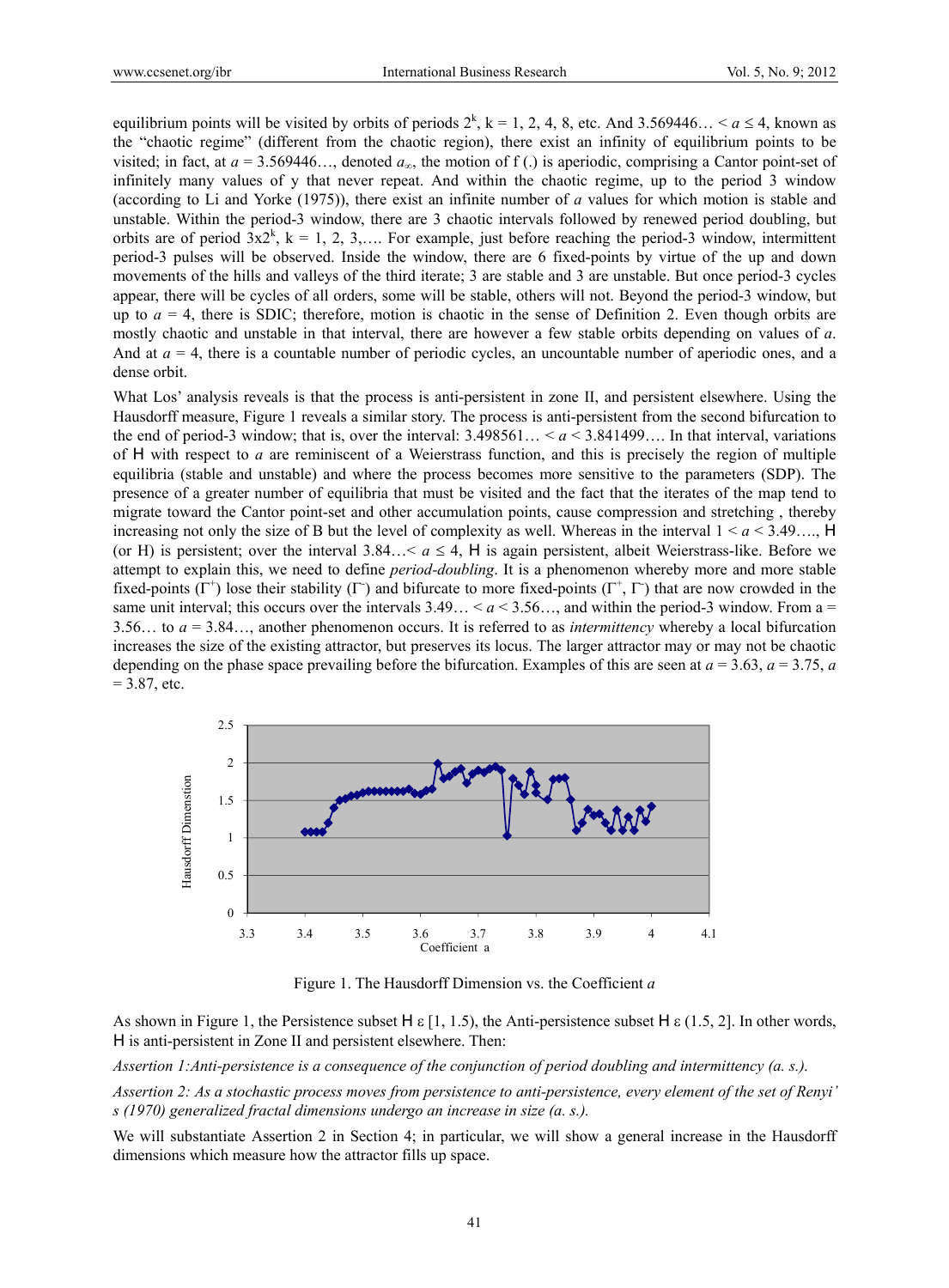Incidentally, it should be noted, on the one hand, that at  $a = 4$ , Los (2000) has found H to be 0.58 (or  $H = 1.42$ ) rather than 0.5 as one would expect. We do not have an explication for that counterintuitive result. It could be due to a number of reasons. For example, due to the fact that chaotic and non-chaotic values of *a* are interwoven, giving rise to SDIC, to increased SDP, to an infinite number of unstable orbits, or due to the fact that the logistic map is not strictly self-similar. What is more compelling though is that an experiment carried out by Medio (1992) has shown that the addition of a small amount of noise suffices to make all values of computed trajectories in the whole chaotic regime spurious. This then confirms that  $\Gamma_n$  intersects other subsets at a lower level of reality. It also means that in the capital market where the noise floor of the attractor is not empty, the accuracy of computed values in anti-persistence mode as well as statistical predictions thereof are questionable.

The clues thrown-off by the iterative construction of (8) are to be taken seriously, because they are generic. The only difference between (8) and other quadratic maps stems from the differences of interval values. Table 1 below examines the logistic parabola in (8) and two other maps studied by Grassberger (1981). It can be seen that at the point of aperiodicity (in 1-D), the three maps have the same Hausdorff measure  $(H)$  (see below and Appendix 1). That is,

$$
\dim_{H}(f((y)) = \dim_{H}((f(x)) = \dim_{H}((f(z)) = 0.5388.... \pm 0.002 \tag{9}
$$

## *2.3 The Centrality of the Hausdorff Dimension*

In Appendix 1, to which the reader is referred, the Hausdorff dimension is shown to be not only a more efficient measure than either the topological or the box-counting dimensions, but also a more natural measure within the multifractal formalism. To be more explicit: If du (b) exists (see A.1.3), then  $B_{\alpha} = \{b:$  the limit du (b) =  $\alpha\}$  is the set for which the limit exists and is equal to  $\alpha$ , where  $\alpha$  is the Lipshitz-Holder mass exponent; then there is a decomposition of B by level sets for which the limit does not exist. Therefore, the dimension spectrum is a function  $f_u: \mathcal{R} \to \mathcal{R}_{(0, d)}$ , given by  $f_u(\alpha) = \dim_H(\mathcal{B}_{\alpha})$ . Then the multifractal analysis of the measure u describes the size of the set  $B_{\alpha}$  through the behavior of  $f_u$ . Hence, dim  $_H$  ( $B_{\alpha}$ ) is a natural measure characterizing the multifractal properties or quantifying the non-uniformity of the multifractal spectrum.

As regards i) and ii) in Appendix 1, consider a cover  $u = \{u_i\}$  for a given set X by open sets. For a  $\delta > 0$  and diam  $u_i \leq \varepsilon$ , then it is shown in Warwick (2012) that dim<sub>H</sub> (X) = inf { $\delta$ : H<sup> $\delta$ </sup> (X) = 0}. Therefore, dim <sub>H</sub> satisfies both i) and ii).

It follows that dim  $_H$  (B) is the appropriate measure for the set B whether in persistence or an-persistence mode. In addition, it is a central element in the set of Renyi's generalized fractal dimensions to which the next section is devoted.

#### *2.4 The Multifractal Spectrum*

The original method of multifractal cascades is known nowadays as the multifractal formalism. Mandelbrot introduced it in response to systematic experimental deviations observed in the Kolmogorov theory of homogenous and isotropic turbulence (Mandelbrot, 1974; Frish, 1995). It has since undergone considerable theoretical developments and practical applications in many disciplines, because it seems well adapted to reveal the hierarchy governing the spatial distributions of singularities of multifractal measures. Naturally, the tendency is to just transfer it to financial series analyses (Lux, 1996; Lobato & Savin, 1998; Calvert & Fisher, 2002; Kesterner & Arneodo, 2003, among others) without however paying heed to the fact that the capital market is a reflexive construct that is neither globally self-similar nor governed by a noise free attractor.

The singularity spectrum of a non-linear input/output process, generating an output  $Z_t$  with fractal properties, depends on input conditions. This then suggests that the appropriate process for financial analysis is the Mixed fractional Brownian motion (MfBm) (see, Zili, 2006; Maio, *et al*., 2008; Thale, 2009; Dominique & Rivera, 2011).

Table 1. Three quadratic maps with the same properties over different intervals. Values indexed by  $\infty$  mark the end of Period-Doubling

| <b>Function</b>                           | Mean $\langle \rangle$ | Equilibrium $(*)$ | Aperiodicity $\binom{1}{\infty}$ | Chaotic Regime            |
|-------------------------------------------|------------------------|-------------------|----------------------------------|---------------------------|
| $f(y) = a y_n (1 - y_n)$                  | 1/2                    | $(a-1)/a$         | $a_{\infty}$ = 3.569446.         | $a_{\infty} < a < 4$      |
| $y \in (0, 1)$ ; $a \in (0, 4)$           |                        |                   |                                  |                           |
| $f(x) = b(1-2x^2)$                        | 0                      | $[(1+8b^2)-1]/4b$ | $b_m = 0.837005$                 | $b_{\infty} < b \leq 1$   |
| $x \in (-1, 1)$ ; b $\varepsilon(-b, b)$  |                        |                   |                                  |                           |
| $f(z) = c z (1 - z^2)$                    | $(1/3)^{1/2}$          | $[(c-1)/c]^{1/2}$ | $c_m = 2.300228$                 | $c_{\infty}$ < c < 2.5988 |
| $z \in (0,1)$ ; c $\varepsilon (0, 2.59)$ |                        |                   |                                  |                           |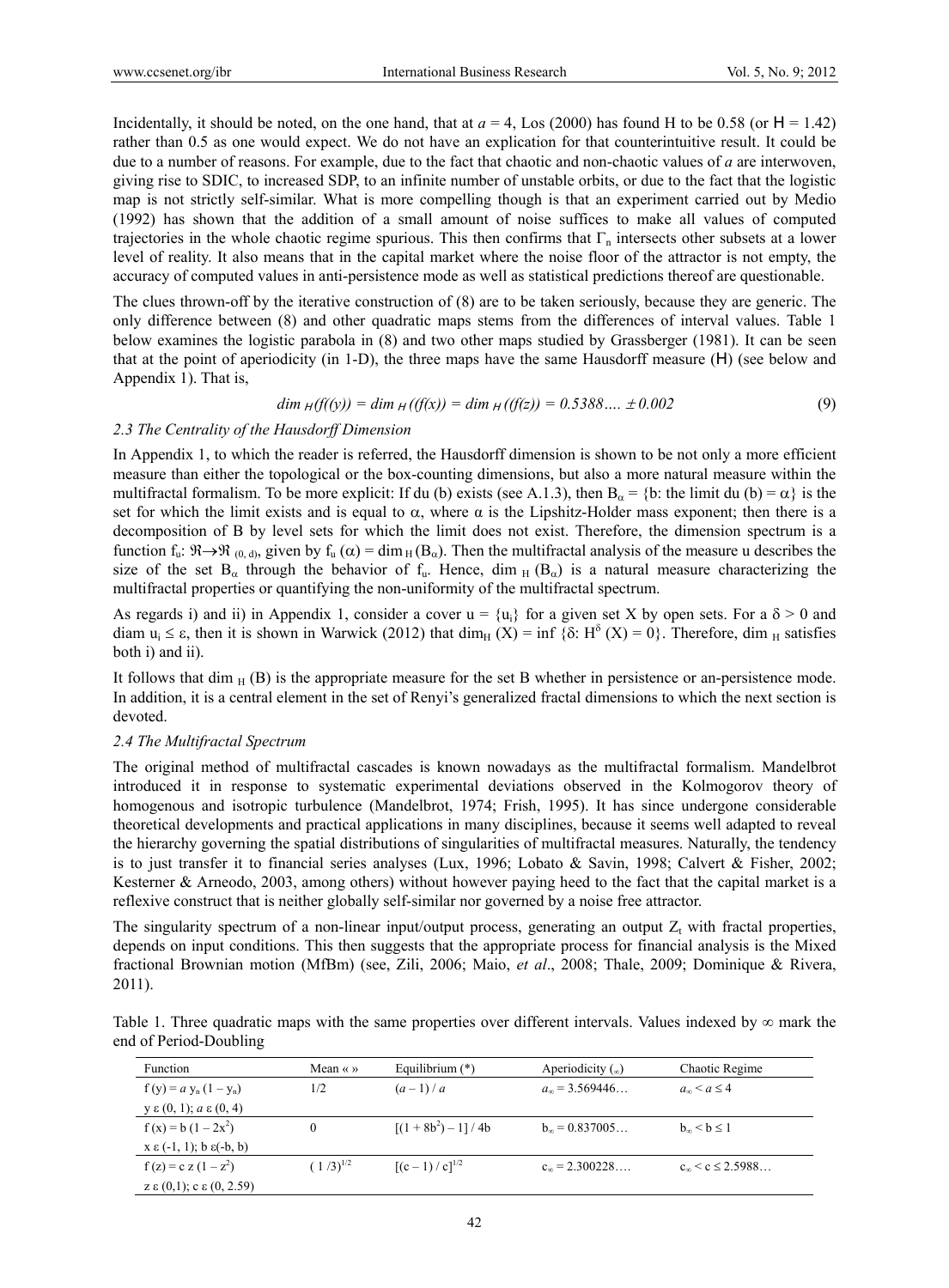## *Definition 3:*  $Z_t = \sum i^n (r_i X^{H_i})$ , where  $r \in \mathcal{R}$ , i  $\varepsilon n$ . and  $H_i \varepsilon (0,1)$ ,  $\forall i \varepsilon n$ .

 $Z_t$  is an observed combination of Gaussian processes  $(X^{Hi})$ , each with its own H index.  $X^{Hi}$  are the unobserved Mandelbrot-van Ness (1968) inputs into  $Z_t$ , arriving as "cars" or "trains" in the terminology of Sottinen (2003).  $Z_t$  not only captures the properties of the dynamic input/output construct describing the financial market, but its structure allows the analysis of the data segment by segment, depending on their scaling limit of self-similarity. That setting allows the judicious use of both the wavelet multi-resolution analysis and the Mandelbrot Method of multifractal analysis. For, if outputs are only approximately self-similar, they must be decomposed into subsets supporting a Borel probability measure having some sort of symmetry which can reproduce copies of the sets on arbitrarily small scales up to a given precision (For more on this, see Arneodo, *et al*., 1995, 2000). In the next section, the S&P-600 Index is taken as  $Z_t$  and the Renyi's dimensions are computed using the Mandelbrot Method.

## **3. The Data and Method of Computation of Renyi's Dimensions**

We use the grand Microsoft Excel Data set of closing prices of the S&P-500 Index, from January 3<sup>rd</sup>, 1950 to February 28<sup>th</sup>, 2011, sampled at daily intervals, and expressed as an MfBm of Definition 3. The whole index was divided into 12 segments, but for the present purpose, it was convenient to consider 7 segments which were next de-trended using logarithmic differences and filtered for white noise. That is, 3 segments during which the index was persistent and 4 when the index was anti-persistent; their lengths vary from  $2^9$  to  $2^{11}$ .

The analysis is done in two stages. In the first, we use the wavelet multi-resolution software of Trusoft International, the Benoit version, to determine the boundaries of the Hurst exponents (H) as well as the Hausdorff dimensions ( $D_0 = \text{dim}_{\text{H}}$ ). In the second stage,  $D_0$  is used as the starting point in the determination of the generalized fractal dimensions and the singularity spectra of each segment.

The Mandelbrot Method (MM) (see Appendix 2) is a simple iterative construction that asymptotically models strange attractors. It consists of an "initiator" (the unit interval) and a "generalized generator" ( $\rho$ ) with two intervals  $(e_i)$ , i  $\varepsilon$  (1, 2). The initiator is first divided into two bins with equal probability  $(p_i)$ . Next, the exponent q is assigned to the probabilities, while the exponent  $\tau$  is assigned to the support intervals.

Quadratic maps have the same structure, but different intervals. Hence, the sizes of generators vary with interval sizes. Experimentally, Schroeder (2009, 276) has found an interval size  $e_1 = 0.4000$  to be a good approximation of  $e_i$  for the logistic map. But using  $(A.2.1'')$  in Appendix 2,  $e_1 = 0.408903...$  which is equivalent to a generalized generator of  $\rho = 2.445564...$  instead of the experimental value of 2.5 approximated by Schroeder; again this is due to the fact that the maps are not exactly self-similar. Since the appropriate map of a given process may not be known in advance, one should appeal to (A.2.1'') to yield the sizes of the generator and intervals from the Hausdorff dimension obtained from the wavelet multi-resolution analysis. Once  $e_1$  is known, all the Renyi' generalized fractal dimensions, except of course for  $D_1$ , can be computed using a handheld calculator. Next, from the Legendre Transform:  $\alpha$  (q) = - d  $\tau$  (q) / dq; df ( $\alpha$ ) / d $\alpha$  = q; f ( $\alpha$ ) = q d $\tau$ / dq -  $\tau$ (q), the multifractal spectrum can be constructed. Thus, the generality of  $D_0$  in this approach cannot be over-emphasized; it is valid for any set B as shown in (9).

## **4. The Results**

The results of the first stage are given in Table 2. It shows that the index fluctuated between persistence (1961-72, 1983-87, and 1998-02) and anti-persistence (1972-83 and from 2003-11), but at no point the so-called "efficient market" value  $(H = 0.5)$  was observed

Table 3 presents the results of the second stage. The Renyi's generalized dimensions were calculated according to (A.2.2) and (A.2.3) in Appendix 2. Recalling that the multifractal spectrum  $f(\alpha)$  describes the dimension of a subset with a Lipshitz-Holder mass exponent  $\alpha$ . But both f  $(\alpha)$  and  $\tau$  (q) give the same description of the multifractal. Hence the information is given in terms of  $D_q$  and the 3  $\alpha$ -values which delimitate the size of the spectrum. Table 3 reports the generalized dimensions in successive time intervals, drawn from the affine profile of the index. Later on, we will comment on the meaning of these dimensions and on how they may be converted into 3-D.

The arrangement of Table 4 is different. The first 4 columns represent the state of anti-persistence. As shown, for the higher value of the Hausdorff dimensions, the spans of the singularity spectra are also larger, characterizing the state of anti-persistence. In the last 3 columns, Hausdorff dimensions are lower, and the spans are smaller, depicting the state of persistence. It can then be concluded that if: dim  $_{\text{Hi}} >$ dim  $_{\text{Hi}}$ ,  $(\alpha_{\text{max i}} - \alpha_{\text{min i}}) > (\alpha_{\text{max j}} - \alpha_{\text{min j}})$ , then j is more persistent than i. In other words, the lower is dim<sub>H</sub>, the smaller is the convex set of  $HG_{fa}$ , where HG<sub>f</sub> is the hypograph of  $f(\alpha)$ , defined as: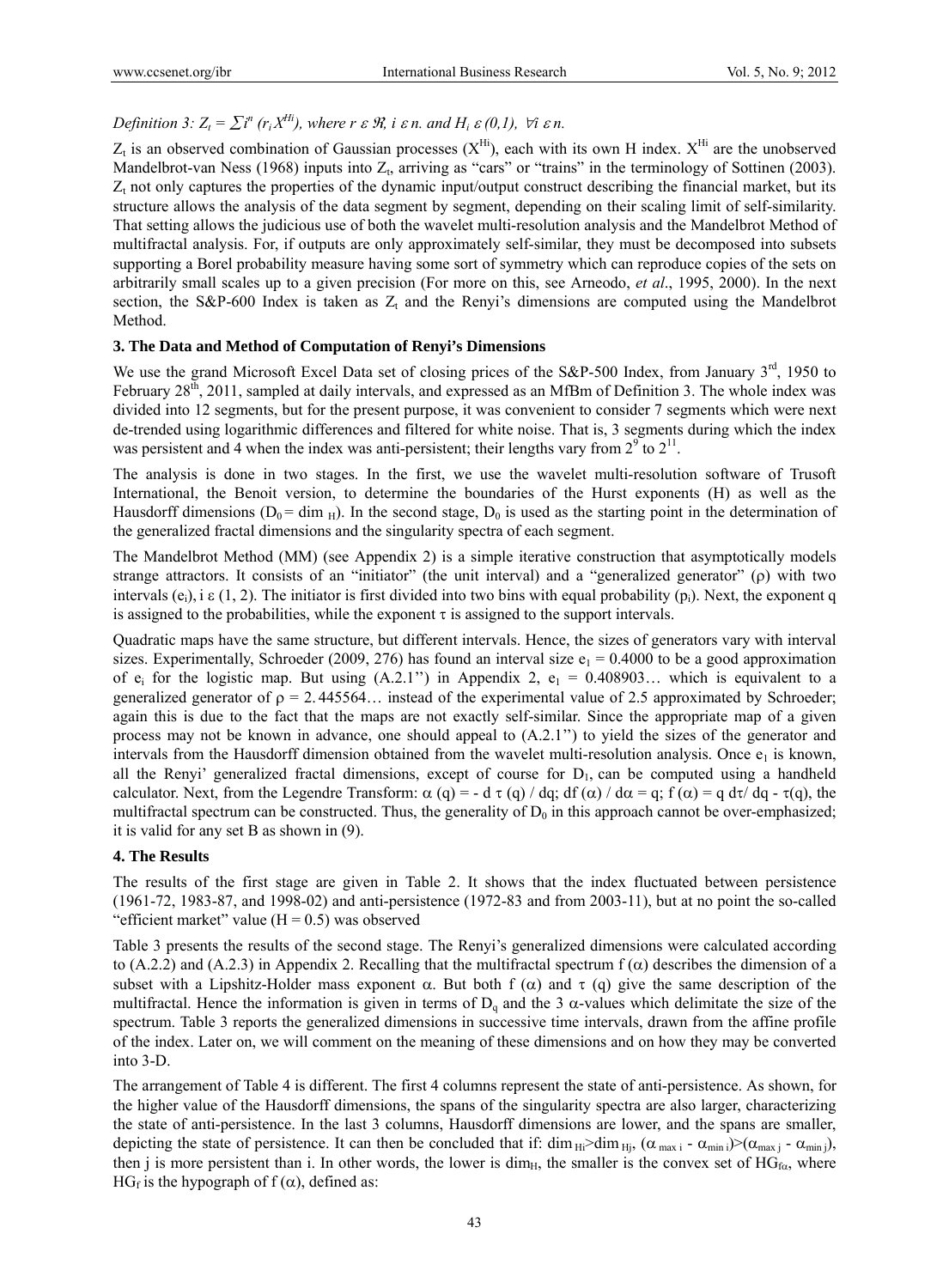$$
HG_f = \{ (\alpha, f) \ \varepsilon \ \mathcal{R}^2/\alpha \le f(\alpha) \} \tag{10}
$$

As the index jumps from persistence  $(H > 1/2)$  to anti-persistence  $(H < 1/2)$ , both spans and maxima of multifractal spectra, which are equal to the Hausdorff dimensions, increase in accordance with Assertion 2.

Table 2. Properties of Locally self-similar segments of the S&P-500 Index, sampled daily from January 1950 to February 2011

| Period  | Number of observations | Hurst Exponent H    | Hausdorff Dimension H |
|---------|------------------------|---------------------|-----------------------|
| 1961-72 | 2 <sup>11</sup>        | $0.5220 + 0.00321$  | 1.4780                |
| 1972-80 | $2^{11}$               | $0.2209 + 0.0359$   | 1.7791                |
| 1983-87 | $2^{10}$               | $0.5590 + 0.0501$   | 1.4410                |
| 1998-02 | $2^{10}$               | $0.6100 \pm 0.0612$ | 1.3900                |
| 2003-07 | $2^{10}$               | $0.1101 + 0.0310$   | 1.8899                |
| 2007-08 | 2 <sup>9</sup>         | $0.2811 + 0.0326$   | 1.7189                |
| 2009-11 | 2 <sup>9</sup>         | $0.1430 \pm 0.0339$ | 1.8570                |

### *4.1 More on the Dimensions*

As shown in Table 3, at  $q = 0$ , the Hausdorff dimension, identified as  $D_0 = \dim_H$  is recovered. As discussed in Appendix 1,  $D_0$  is robust and natural enough in the singularity spectrum to describe many different aspects of the attractor.

Some authors claim that  $D_0$  describes the geometry of the fractal set while others prefer to describe it as the dimension of the measure (u) which weighs all portions of the attractor equally. And there are those who describe it as a space filling measure. However defined, it is important to stress that it is a universal element in all singularity spectra of strange attractors.

The subset D  $_{(q<0)}$  (or the negative Renyi's dimensions) measures the degree of emptiness of empty subsets. They are used mainly to analyze super samples in turbulence and in diffusion-limited aggregation (DLA); the latter addresses the motion of molecules in biological growth patterns which are beyond the scope of this study. The other subset D  $_{(q>0)}$  describes the densest part of the attractor. To wit:

D1 is a function of the entropy of the probabilities  $(p_i)$ , and an element of Claude Shannon's formula. The entropy and  $D_1$  describes the loss of information as a non-linear dynamic system, which may be chaotic, evolves in time. From the function  $f(\alpha)$ ,  $df(\alpha)/d\alpha =1$ , hence  $D_1 = f(\alpha_1)$  (=  $\alpha_1$ ) lies on the tangent of the  $f(\alpha)$  curve with slope  $= 1$  through the origin. It may also describe the frequency with which orbits visit different part of the attractor*.*

|              | 1961-72                          |          | 1972-83                          |          | 1983-87                          |          | 1998-02                         |          |
|--------------|----------------------------------|----------|----------------------------------|----------|----------------------------------|----------|---------------------------------|----------|
| q            | $\alpha$                         | $D_q$    | $\alpha$                         | $D_q$    | $\alpha$                         | $D_q$    | $\alpha$                        | $D_q$    |
| $\mathbf{0}$ | $\alpha_0 = 1.594771$            | 1.478000 | $\alpha_0$ = 1.922390            | 1.779100 | $\alpha_0$ = 1.556798            | 1.441000 | $\alpha_0$ = 1.501700           | 1.3900   |
|              |                                  | 1.419212 |                                  | 1.708338 |                                  | 1.383684 |                                 | 1.334715 |
|              |                                  | 1.368818 |                                  | 1.646771 |                                  | 1.646771 |                                 | 1.287317 |
| 3            |                                  | 1.326549 |                                  | 1.596797 |                                  | 1.293341 |                                 | 1.247567 |
| $\cdots$     |                                  | $\cdots$ |                                  | $\cdots$ |                                  | $\cdots$ |                                 | $\cdots$ |
| $\infty$     | $\alpha_{\min} = 1.064798$       | 1.064798 | $\alpha_{\min} = 1.282361$       | 1.282361 | $\alpha_{\min} = 1.038142$       | 1.038142 | $\alpha_{\min} = 1.001400$      | 1.001400 |
| $-1$         |                                  | 1.543381 |                                  | 1.857803 |                                  | 1.504744 |                                 | 1.451489 |
| $-2$         |                                  | 1.611911 |                                  | 1.940293 |                                  | 1.571558 |                                 | 1.515938 |
| $-3$         |                                  | 1.678386 |                                  | 2.020311 |                                  | 1.636369 |                                 | 1.578455 |
| $\cdots$     |                                  | $\cdots$ |                                  | $\cdots$ |                                  | $\cdots$ |                                 | $\cdots$ |
| $-\infty$    | $\alpha_{\text{max}} = 2.128745$ | 2.128745 | $\alpha_{\text{max}} = 2.562419$ | 2.562419 | $\alpha_{\text{max}} = 2.075454$ | 2.075454 | $\alpha_{\text{max}} = 2.00200$ | 2.00200  |

Table 3. Renyi's Generalized Fractal Dimensions of dated locally self-similar segments of the S&P-500 Index, 1950 -2011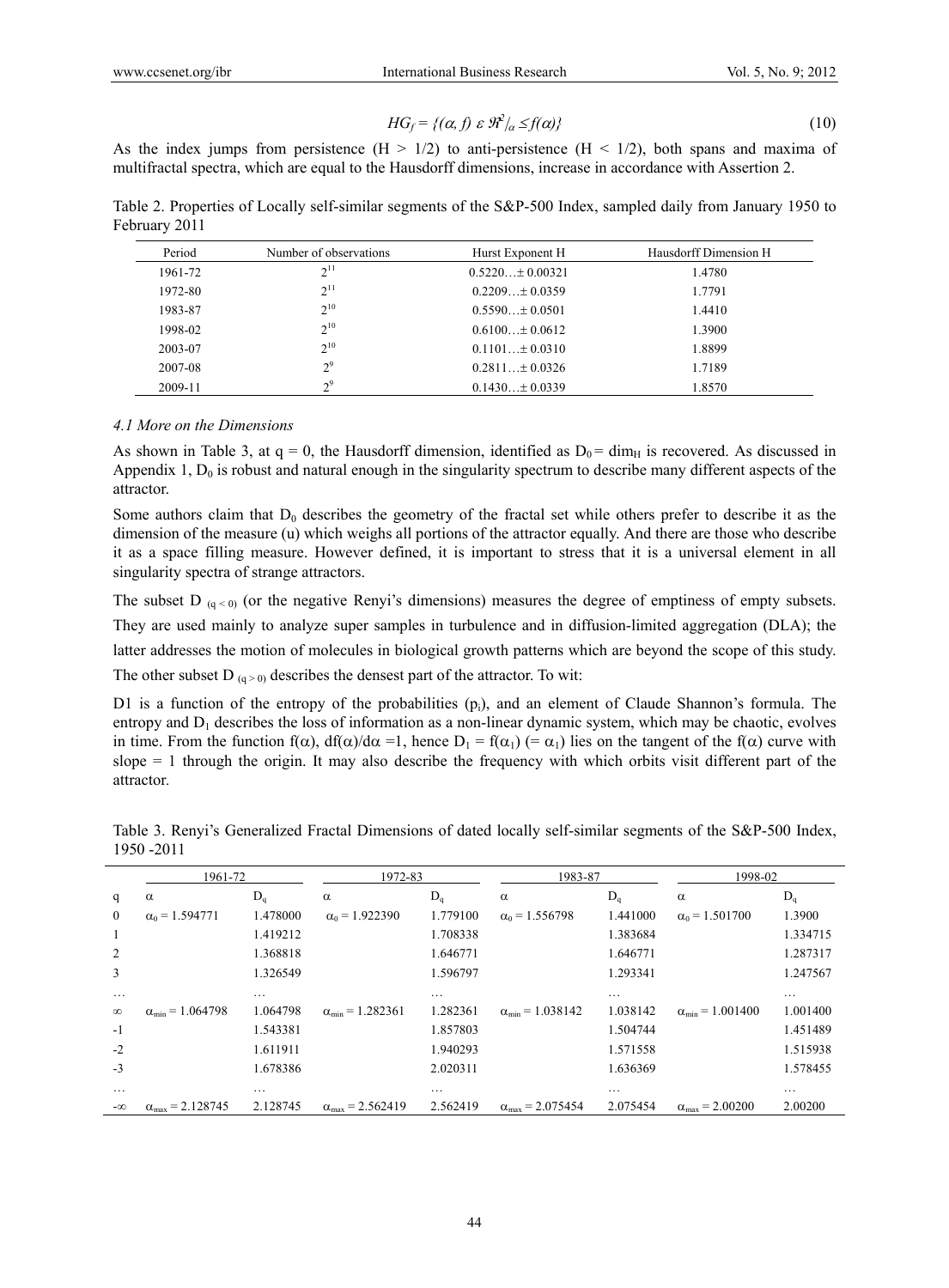|                | 2003-07                          |          | 2007-08                          |          | 2009-11                          |          |
|----------------|----------------------------------|----------|----------------------------------|----------|----------------------------------|----------|
| q              | $\alpha$                         | $D_q$    | $\alpha$                         | $D_q$    | $\alpha$                         | $D_q$    |
| $\mathbf{0}$   | $\alpha_0$ = 2.041360            | 1.888900 | $\alpha_0$ = 1.856594            | 1.718900 | $\alpha_0$ = 2.005709            | 1.857000 |
|                |                                  | 1.814900 |                                  | 1.650632 |                                  | 1.783247 |
| $\overline{c}$ |                                  | 1.750450 |                                  | 1.592015 |                                  | 1.719921 |
| 3              |                                  | 1.696224 |                                  | 1.542697 |                                  | 1.666641 |
| .              |                                  | .        |                                  | .        |                                  | .        |
| $\infty$       | $\alpha_{\min} = 1.360630$       | 1.360630 | $\alpha_{\min} = 1.237478$       | 1.237478 | $\alpha_{\min} = 1.336900$       | 1.336900 |
| $-1$           |                                  | 1.971447 |                                  | 1.793009 |                                  | 1.937063 |
| $-2$           |                                  | 2.060801 |                                  | 1.874276 |                                  | 2.024859 |
| $-3$           |                                  | 2.146308 |                                  | 1.952043 |                                  | 2.108875 |
| $\cdots$       |                                  | .        |                                  | .        |                                  | $\cdots$ |
| $-\infty$      | $\alpha_{\text{max}} = 2.722090$ | 2.722090 | $\alpha_{\text{max}} = 2.475710$ | 2.475714 | $\alpha_{\text{max}} = 2.674614$ | 2.674714 |

#### Table 3. Continued

|  |  | Table 4. The impact of persistence on the singularity spectrum of the S&P-500 Index, 1950-2011 |
|--|--|------------------------------------------------------------------------------------------------|
|  |  |                                                                                                |

| Period                  | 2003-07 | 2009-11  | 1972-80 | 2007-08  | 1961-72            | 1983-87  | 1998-02 |
|-------------------------|---------|----------|---------|----------|--------------------|----------|---------|
| $dim_{\rm H}$           | 1.8899  | 1.8570   | 1.7791  | 1.7180   | 1.4780             | 1.4410   | 13900   |
| Spectrum Span           | 361460  | 1.337714 | .280058 | 1.238232 | 063947             | 1.037312 | .000600 |
| <b>ANTI-PERSISTENCE</b> |         |          |         |          | <b>PERSISTENCE</b> |          |         |

 $D_2$  is determined by the correlation function of the fractal set; that is, the probability of finding a given member of the set within a distance  $\lambda$  of another member. It is also viewed as a probability measure of the frequency with which orbits visit different part of the attractor. That measure was developed by Grassberger and Procaccia (1983) in 3-D for the purpose of reconstructing unknown attractors. It distinguishes between deterministic chaos and pure random- ness in a set if the number of points is sufficiently large, evenly distributed, and if the generating mechanism is not too complex and free from noise (De Coster & Mitchell, 1991). The main difference between the value of  $D_2$  in Table3 and the Grassberger-Procaccia measure is that in the latter one must guess the dimension of the unknown attractor and seek convergence on some embedding dimension. This then introduces an additional variable in the process. For example, Medio (1992, 209- 210) uses that procedure on slightly modified logistic map and arrives at a value of approximately 2.15. If we were to compare that value with the D<sub>2</sub> found in Table 3, when the Hausdorff dimension was 1.3900..., we would get  $D_2 = 1 + 1.287319 =$ 2.28…. To take another example, consider the finding of Peters (1991). He used the Grassberger and Procaccia procedure to compute  $D_2$  of the S&P-500 Index, sampled monthly from January 1980 to July 1989, and found a value of 2.33. In Table 3, our value of  $D_2$  from 1983-87 is  $D_2 = 1 + 1.334551 = 2.334551...$  In fact, 3 seem to be a limiting value for strange attractors (see Section 2.1). Experimental findings consistently indicate to that effect that chaotic attractors have non-integer dimensions  $2 < D < 3$ , regardless of the size of the phase space (for more on this, see Invernizzi and Medio, 1991; Medio, 1992, 130-133).

Finally,  $D_{\infty}$  measures the densest part of the attractor, while  $D_{\infty}$  describes the sparsest part. Thus, the set of generalized dimensions is very useful for quantifying the non-uniformity of the fractal set and for characterizing its multifractal properties at the same time. However, the fact that some of our values are carried out to six decimal places is to recall their asymptotic characters and not a claim to precision. In general, the goal of dimension estimation is a qualitative assessment to distinguish chaos from random determinism. Hence, a robust and simple estimate of dimensions is more useful than a precise estimate.

#### **5. Conclusions**

The MfBm process of Definition 3 reveals that the S&P-500 Index exhibits short and long-term dependence. While the thrown-offs of quadratic maps indicate that anti-persistence results from intermittence and the period-doubling scenarios. As a consequence, the sizes of all the elements of the set of Renyi's generalized fractal dimensions, which through the Legendre Transform yield the singularity spectrum of a fractal set, undergo an increase. The compelling conclusion is that anti-persistence increases the hypograph of the singularity spectrum of a multifractal. This is demonstrated in Tables 3 and 4.

The analysis also reveals that the non empty noise subset of the strange attractor of the S&P-500 Index is operational over the whole range of the chaotic regime, which includes the anti-persistence regime; over that large window, the accuracy of computed values becomes suspect. This would mean that the observed price level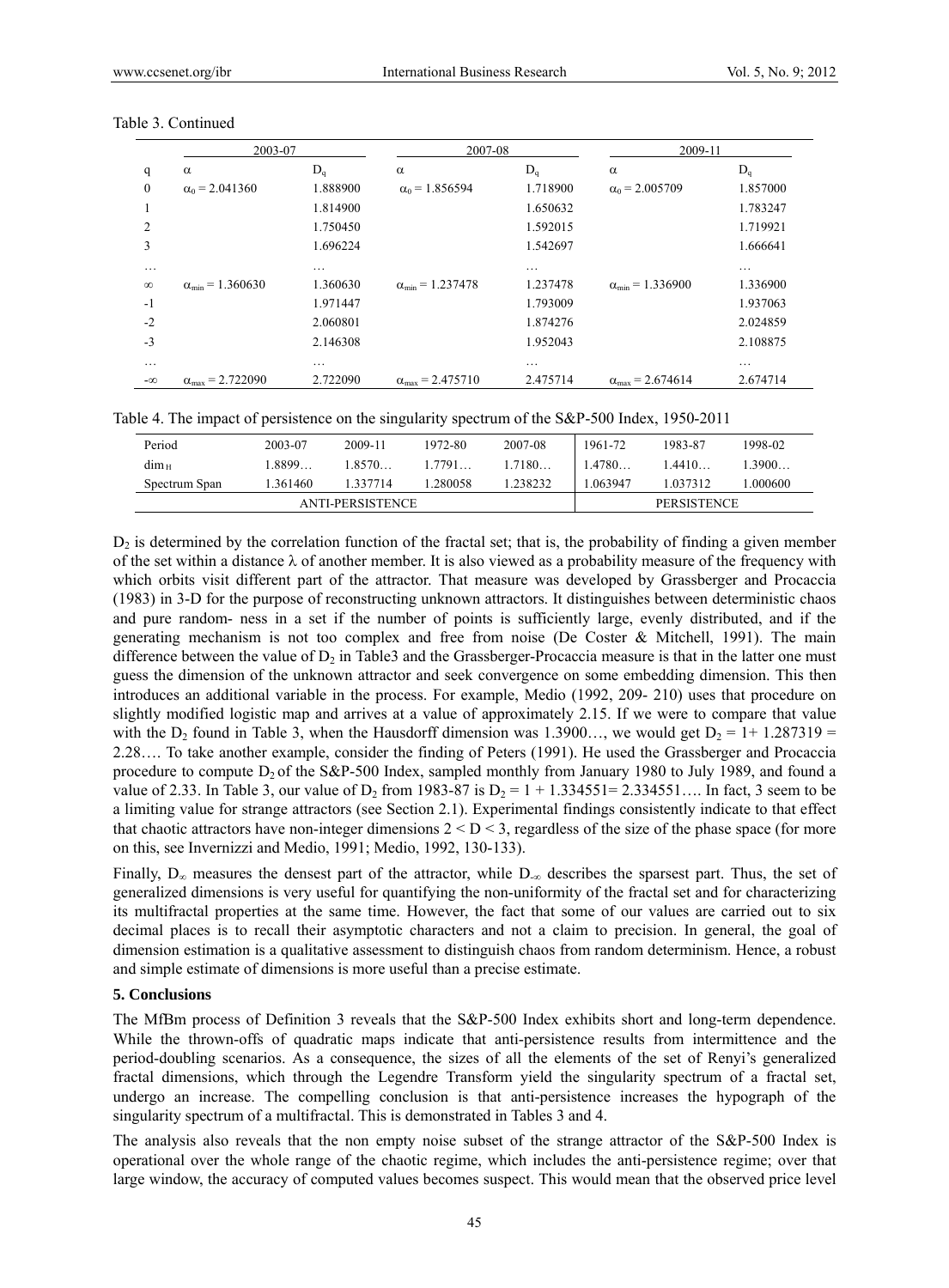can never accurately reflect fundamentals. Spurious prices would create spurious excess demands that the market would attempt to dissipate, thereby creating more imbalances until participants realize the spuriousness of observed prices. Knowledge of this which may come at any moment, however, elicits a correction in input arrivals which more often than not is translated in withdrawals of resources from the market. Therefore, market crashes are belated corrections occurring in anti-persistence mode.

Effectively, a significant fall in H occurred in mid-1972. That fall must be seen in retrospect as a precursory sign of the market crash of 1972-73. The reason seems to have been a change in investors' behavior following the abrogation of the Bretton Woods Agreements and the oil embargo of 1973. During the period of 1972-80, the index remained in flicker noise territory until the crash of 1981-82. It did recover by mid-1997 because the IT bubble was ongoing, but imbalances continued to accumulate until the crash came in 2000-01 and beyond. In June 2002, the index became even more anti-persistent and remained there until the 2007-08 crash. Table 4 shows that the index had not emerged from anti-persistence by February 2011, which is the last period for which we have data. These developments show that almost surely, anti-persistence is a consequence of investors' behavior as their expectations collapse (see Table 2).

As indicated at the outset, theorists have found that the computed values of the H exponent were varying with series lengths, with sampling intervals, and over time. Figure 1 above explains these variations.

The attempt to characterize anti-persistence has thrown off a number of additional conclusions. First, the noisy subset of the attractor is due to incomplete information such as uncertainty, false signaling or price manipulations (think of the rate of interest). As such, the noisy subset seems to reflect a double half-Heisenberg's dilemma. Theoreticians would like to know "true" prices which are not knowable except in perfectly competitive settings, while practitioners would like to eliminate the noisy subset which is not doable. One way to make this dilemma mitigable is an increased surveillance of the Hausdorff dimensions of markets in non perfect competitive settings. That is, the minute dim<sub>H</sub> > 1.5, steps should be taken to restore participants' confidence in the market.

Man-made constructs are not globally self-similar. The impact of noise is pervasive in anti-persistence mode. The second thrown-off indicates that the best that can be done to mitigate such constraints is a greater use of fBm's conjointly with the wavelet multi-resolution, while emphasizing the qualitative aspects of measures from the multifractal formalism.

Finally, the application of the Mandelbrot Method makes it simpler to estimate the correlation dimension of a fractal set than does the Grassberger-Procaccia procedure (see Section 4.1).

#### **References**

- Alvarez-Ramirez, J., Alvarez, J., Rodriguez, E., & Fernandez, A. (2008). Time-varying Hurst exponent for US stock markets. *Physica A*, 1959- 1969.
- Arneodo, A., Bacry, E., & Muzy, J. F. (1995). The thermodynamics of fractals revisited with wavelets. *Physica A*, *213*, 232-275. http://dx.doi.org/10.1016/0378-4371(94)00163-N
- Arneodo, A., De Coster, N., & Roux, S. G. (2000). A wavelet-based method for multifractal image analysis. *European Physical Journal B, 15*, 567-600.
- Calvert, Laurent, E., & Fisher, Adlai, J. (2002). Multifractal in asset returns: theory and evidence. *Review of Economics and Statistics, 84*, 381-406. http://dx.doi.org/10.1162/003465302320259420
- Cutland, N. J., Kopp, P. E., & Willinger, W. (1993). Stock price returns and the Joseph effect. A fractal version of the Black-Scholes model. *Progress in Probability*, *36*, 327-351.
- De Coster, G. P., & Mitchell, D. (1991). The efficiency of the correlation dimension technique in detecting determinism in small samples. *Journal of Statistical Computation and Simulation*, *39*, 221-229. http://dx.doi.org/10.1080/00949659108811357
- Dominique, C-R., & Rivera, S. L. (2011). Mixed fractional Brownian motion, short and long-term dependence and economic conditions: The case of the S&P-500 Index. *International Business and Management*, *3*, 1-6.
- Eckmann, J. P., & Ruelle, D. (1985). Ergotic theory of chaos and strange attractors. *Review of Modern Physics*, *57*, 617-656. http://dx.doi.org/10.1103/RevModPhys.57.617
- Frish, U. (1995). *Turbulence*. Cambridge: Cambridge University Press.
- Grassberger, P. (1981). On the Hausdorff dimension of fractal attractors. *Journal of Statistical Physics*, *26*, 173-179. http://dx.doi.org/10.1007/BF01106792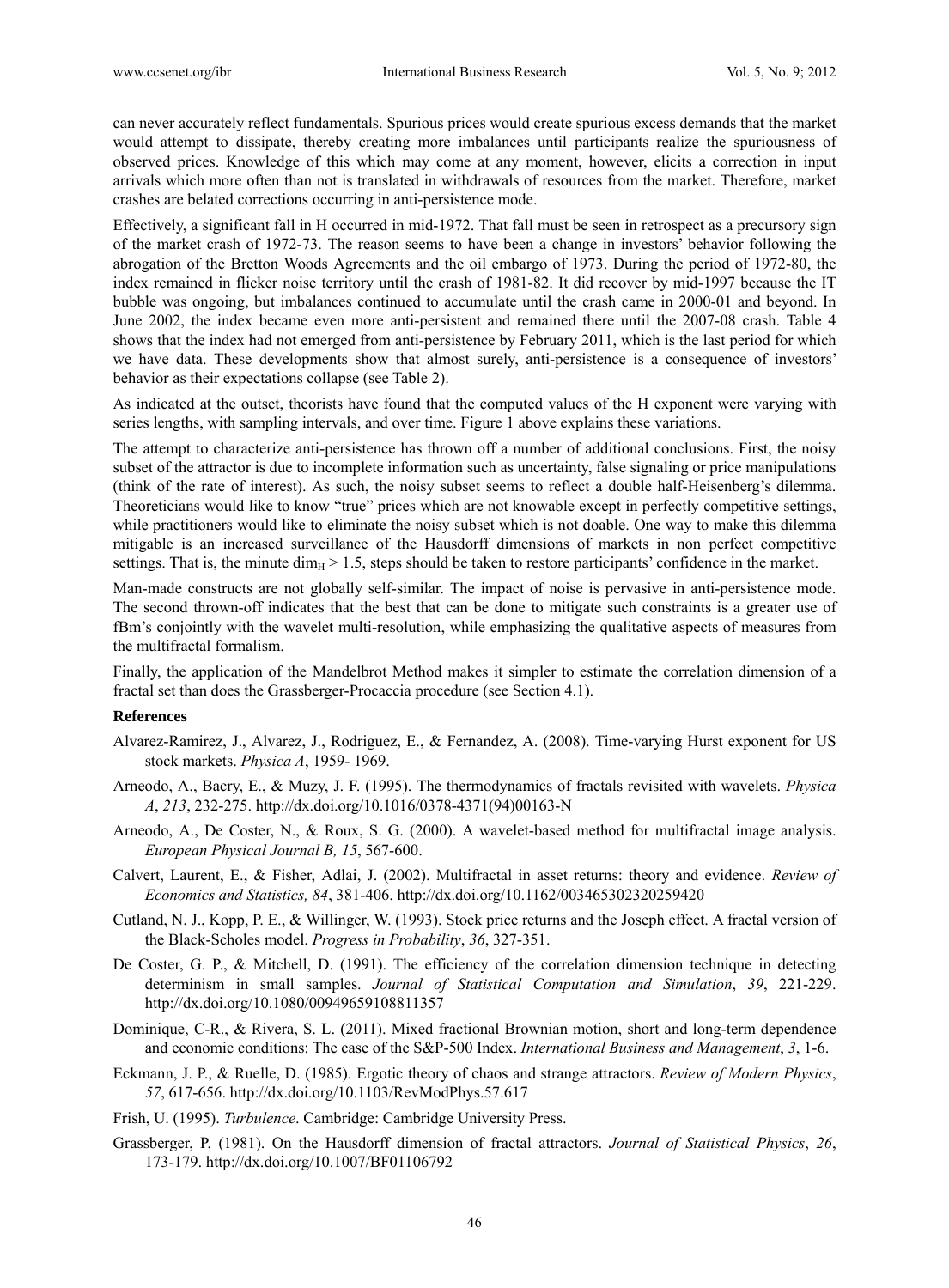- Grassberger, P., & Procaccia, I. (1983). Characterization of strange attractors. *Physical Review Letters*, *50*, 346-349. http://dx.doi.org/10.1103/PhysRevLett.50.346
- Greene, M. T., & Fielitz, B. D. (1977). Long-term dependence in common stock returns. *Journal of Financial Economics*, *4*, 339-349. http://dx.doi.org/10.1016/0304-405X(77)90006-X
- Hurst, E., *et al*. (1951). Long-term storage: An Engineering study. *Transactions of the American Society of Civil Engineers*, *116*, 770-790.
- Invernizzi, S., & Medio, A. (1991). On lags and chaos in economic dynamic models. *Journal of Mathematical Economics*, *20*, 521-550. http://dx.doi.org/10.1016/0304-4068(91)90025-O
- Kaplan, L. M., & Jay Kuo, C. C. (1993). Fractal estimation from noisy data via discrete fractional Gaussian noise and the Haar Basis. *IEEE Transactions*, *41*, 3554-3562. http://dx.doi.org/10.1109/78.258096
- Kesterner, P., & Arneodo, A. (2003). Three-dimensional wavelet-based multifractal method: The need for revisiting the multifractal description of turbulence dissipation data. *Physical Review Letters*, *91*, 194501. http://dx.doi.org/10.1103/PhysRevLett.91.194501
- Li, Y. L., & Yorke, A. (1975). Period three implies chaos. *American Mathematical Monthly*, *82*, 985-992. http://dx.doi.org/10.2307/2318254
- Lobato, I. N., & Savin, N. E. (1998). Real and spurious long-memory properties of stock market data. *Journal of Business and Economic Statistics*, *16*, 261-268. http://dx.doi.org/10.2307/1392503
- Los, Cornelis, A. (2000). Visualization of chaos for finance majors. *Working Paper* 00-7, School of Economics, Adelaide University.
- Lux, T. (1996). Long-term stochastic dependence in financial prices: evidence from the German stock market. *Applied Economics Letters*, *3*, 701-706. http://dx.doi.org/10.1080/135048596355691
- Maio, Y., Ren, W., & Ren, Z. (2008). On the fractional mixed fractional Brownian motion. *Applied Mathematical Science*, *35*, 1729-1738.
- Mandelbrot, B. (1974). Intermittent turbulence in self-similar cascades: Divergence of high moments and dimension of the carrier. *Journal of Fluid Mechanics*, *62*, 331-358. http://dx.doi.org/10.1017/S0022112074000711
- Mandelbrot, B., & van Ness, J., W. (1968). Fractional Brownian motions, fractional noises and applications. *SIAM Review*, *10*, 422-437. http://dx.doi.org/10.1137/1010093
- Medio, A. (1992). *Chaotic dynamics: Theory and applications to economics*. Cambridge, UK: Cambridge University Press.
- Peters, E. (1991). A chaotic attractor for the S&P-500. *Financial Analyst Journal*, March/April.
- Renyi, A. (1970). *Probability Theory*. Amsterdam: North-Holland.

Schroeder, M. (2009). *Fractals, Chaos, Power Laws*. New York: Dover Pub., Inc.

- Sottinen, T. (2003). Fractional Brownian motion in finance and queuing. (Doctoral dissertation). University of Helsinki, Finland.
- Thale, C. (2009). Further remarks on mixed fractional Brownian motion. *Applied Mathematical Sciences*, *3*, 1-17.
- Warwick. ac.uk. (2012). Lectures on fractals and dimension theory. Homepages.warwick.ac.uk/mas dbl/dimension-total.pdf.
- Zili, M. (2006). On the mixed fractional Brownian motion. *Journal of Applied Mathematics and Stochastic Analyses*, *2006*, 1-9. http://dx.doi.org/10.1155/JAMSA/2006/32435

### **Appendix 1**

According to Warwick's ac.uk (2012) lecture on Fractals and Dimension Theory, the Hausdorff dimension is a description of the geometry of a fractal set. If B is a fractal set whose dimension is sought, then let C (e, C) =  $[c_1, c_2]$  $c_2, \ldots, c_u$  be a finite covering of B into sets whose diameters are less than e. Then  $B \subset U_i$   $c_i$  and the dimension of its set satisfy some  $\delta_{I} = \delta(c_{i})$ . If the function:

$$
f(B, D, e) = \inf c_{(B, e)} \sum_i \delta_i^D,
$$
\n(A.1.1)